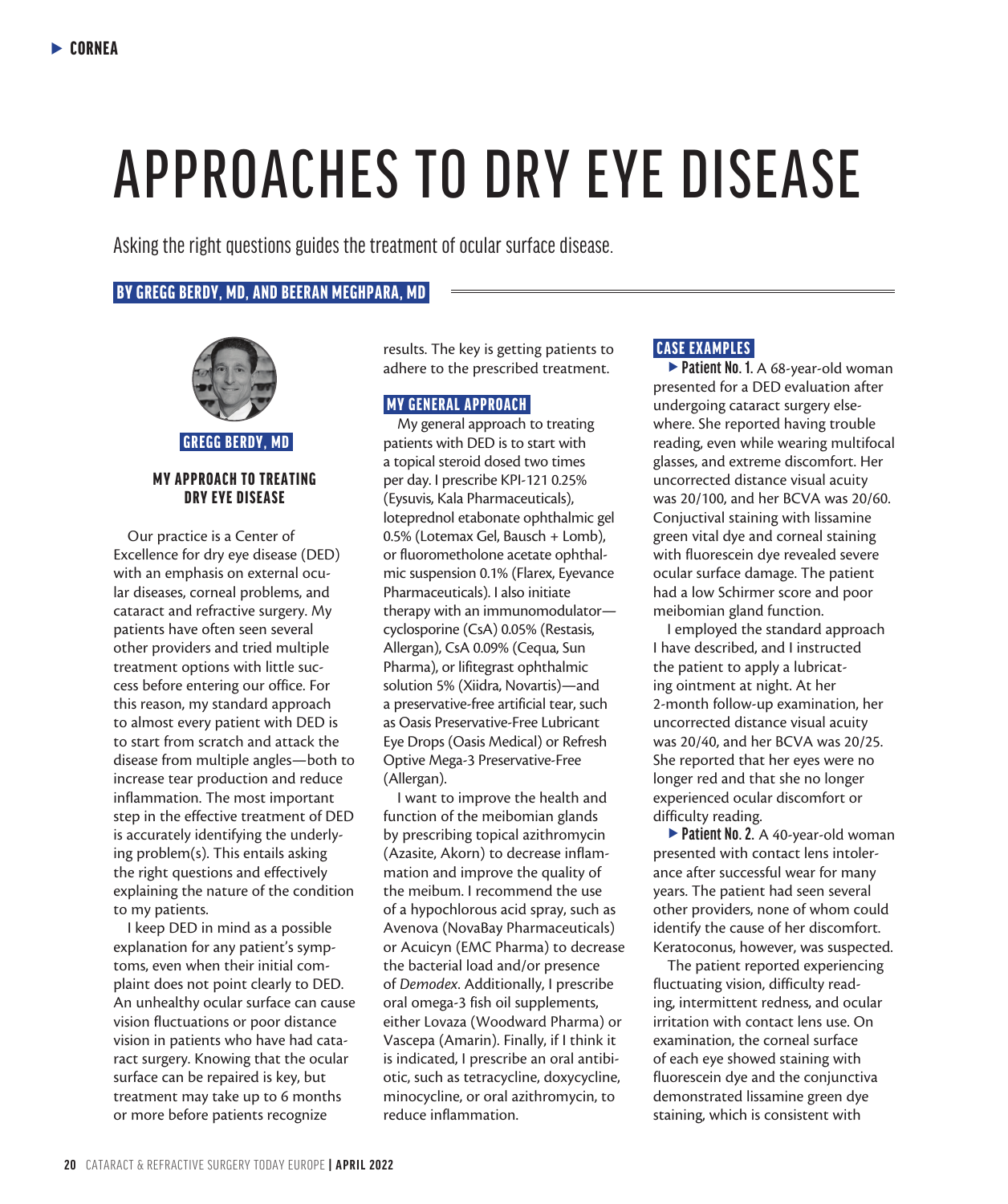# NEW AND IN THE PIPELINE

*CRST Europe***: What treatments, both in the dry eye disease (DED) pipeline and recently made available, are you the most excited about?**

Gregg Berdy, MD: I find drugs that are in some way novel to be the most exciting. One example is Tyrvaya (varenicline solution nasal spray 0.03 mg, Oyster Point Pharma). It's the first nasal spray approved by the US FDA for the treatment of DED. This nicotinic acetylcholine receptor agonist stimulates the trigeminal parasympathetic pathway in the nasal cavity. I find the drug to be a great option for patients who are tired of instilling drops in their eyes or are unable to do so. The product is effective, in my experience.

An exciting drug in the pipeline is TP-03 (lotilaner ophthalmic solution 0.25%, Tarsus Pharmaceuticals). It's being developed for the treatment of *Demodex* blepharitis. Before getting involved in the clinical trials for this drug, I didn't think *Demodex* played much of a role in DED. I recognized, however, the lack of a real treatment for it other than hypochlorous acid spray, which doesn't eradicate all of the *Demodex*. After getting involved in the research for TP-03 and seeing the data, I was pleasantly surprised to see that the lid margins became less inflamed when the *Demodex* were eradicated. It is still to be seen whether treating *Demodex* helps resolve meibomian gland dysfunction (MGD) and blepharitis and thus DED.

Lacripep (Tear Solutions) is another example of an exciting drug in the pipeline. I have been involved in the research, and the results thus far are promising. It's a peptide of the parent tear protein lacritin. The topical medication appears to promote tear production, restore the health of the ocular surface, and stabilize the tear film.

Beeran Meghpara, MD: There are so many products, both drops and procedures, in the DED pipeline. The key to treating DED is to control the inflammation because DED is an inflammatory disease. Long-term therapy with immunomodulators and autologous serum tears is effective in this regard. Many of the more recently available devices and the products in the pipeline focus on the eyelids—treating MGD and blepharitis. Increased awareness of the role the lids can play in DED is needed because, as more effective treatments become available, I expect DED management to become more multifaceted.

LipiFlow (Johnson & Johnson Vision) has been around for years. The availability of newer thermal devices such as TearCare (Sight Sciences) and iLux (Alcon) has brought attention to the role of the lids in DED. Each of these devices targets MGD. Some treatments may also have antiinflammatory properties. Intense pulsed light has been used as an off-label treatment for ocular surface disease for many years, but the OptiLight (Lumenis) is now approved by the US FDA for the treatment of DED and MGD.

In the blepharitis space, Tarsus Pharmaceuticals is developing an investigational therapeutic, TP-03 (lotilaner ophthalmic solution 0.25%), for the treatment of *Demodex* blepharitis.

severe dryness. The tear osmolarity was high, and her Schirmer score was low. She also had rosacea and meibomian gland dysfunction. Her BCVA was 20/25 with glasses and 20/40 with contact lenses.

I advised the patient to stop wearing contact lenses and initiated my standard treatment protocol to address

the two components of her DED (ie, an unhealthy tear film and inflammation). I prescribed a topical steroid, an immunomodulator, and preservativefree drops for the inflammation. I also prescribed azithromycin, an oral omega-3 supplement, an oral antibiotic for her rosacea, and a hypochlorous acid skin spray.

At her 2-month follow-up appointment, the health of the ocular surface had improved but remained suboptimal. At 4 months, she reported less discomfort. At 6 months, her most recent follow-up visit, she reported feeling much better and requested to start wearing contact lenses again. The ocular surface was healthier, but damage was still evident with lissamine green staining. I therefore advised her against resuming contact lens wear.



<u>. . . . . . . . . . . . . . . .</u>

#### BEERAN MEGHPARA, MD

#### SIMILAR PRESENTATIONS, DIFFERENT TREATMENT APPROACHES

I find that asking the right questions is helpful when treating patients who present with DED flares. Patient responses help me better identify the problem and determine the best course of action. My contribution to this article describes two patients who presented with DED flares under different circumstances for whom my treatment approach differed.

Both patients were receiving long-term treatment for their DED with Restasis. Both reported worsening dry eye symptoms over the past year and showed signs of DED on examination. Their responses to my questions, however, elicited different approaches to treatment.

#### ASK THE RIGHT QUESTIONS

The first question I ask patients who present with a dry eye flare is whether they were ever satisfied with the control of their dry eye symptoms. If the answer is yes, a second adjuvant treatment modality may be warranted. If the answer is no,